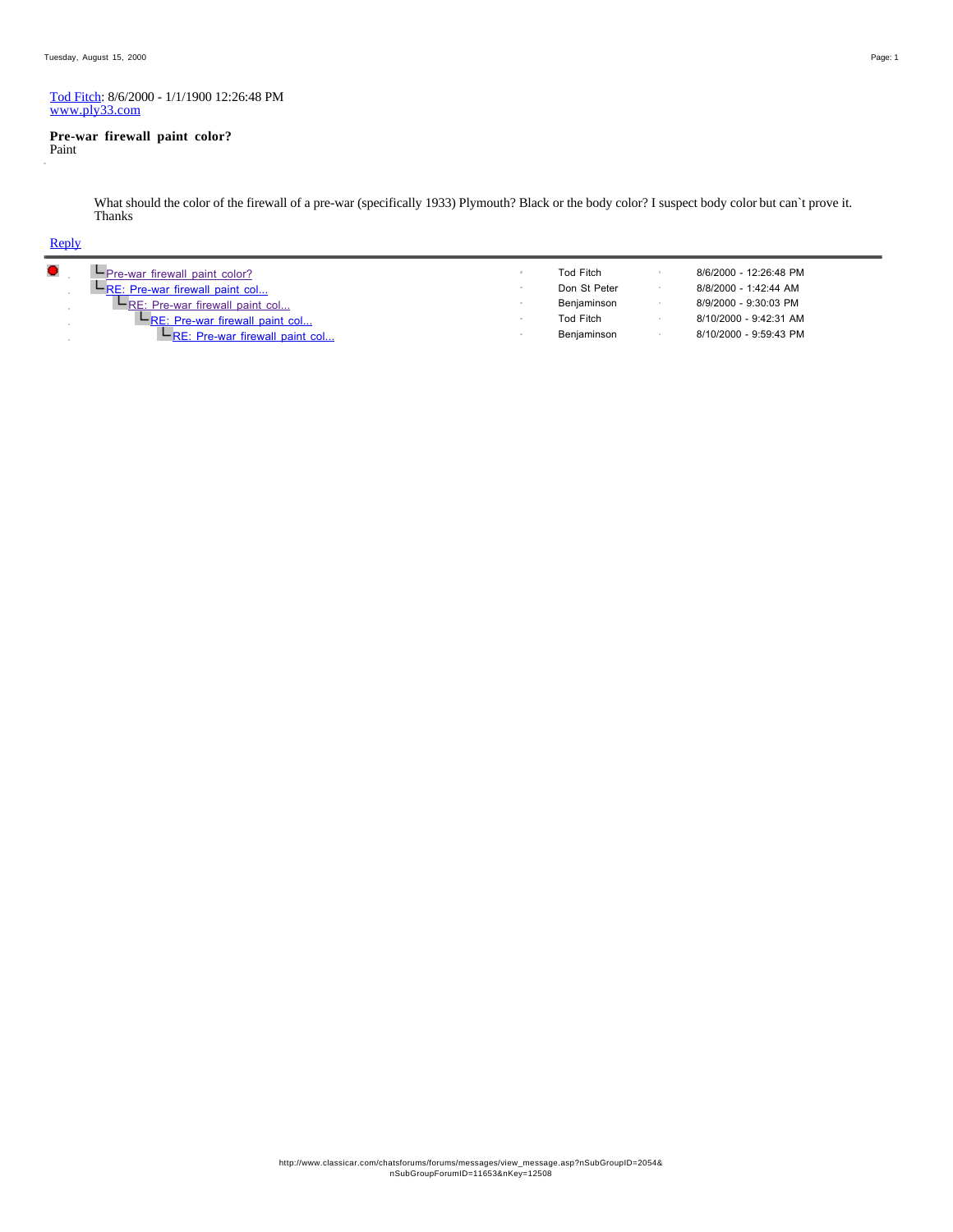## Don St Peter: 8/8/2000 - 1/1/1900 1:42:44 AM

#### **RE: Pre-war firewall paint color?** Paint

I have the same question on the 1940 Plymouth. The present color is a `dull` red, but I don`t know what the original color was. Perhaps in responding to your question, someone can also answer mine. Thanks in Advance

| <b>I-Pre-war firewall paint color?</b><br>$\bullet$<br>$F_{RE}$ : Pre-war firewall paint col<br><b>LRE: Pre-war firewall paint col</b><br><b>L</b> RE: Pre-war firewall paint col<br>$E$ RE: Pre-war firewall paint col |  | <b>Tod Fitch</b><br>Don St Peter<br>Benjaminson<br>Tod Fitch<br>Benjaminson |  | 8/6/2000 - 12:26:48 PM<br>8/8/2000 - 1:42:44 AM<br>8/9/2000 - 9:30:03 PM<br>8/10/2000 - 9:42:31 AM<br>8/10/2000 - 9:59:43 PM |
|-------------------------------------------------------------------------------------------------------------------------------------------------------------------------------------------------------------------------|--|-----------------------------------------------------------------------------|--|------------------------------------------------------------------------------------------------------------------------------|
|-------------------------------------------------------------------------------------------------------------------------------------------------------------------------------------------------------------------------|--|-----------------------------------------------------------------------------|--|------------------------------------------------------------------------------------------------------------------------------|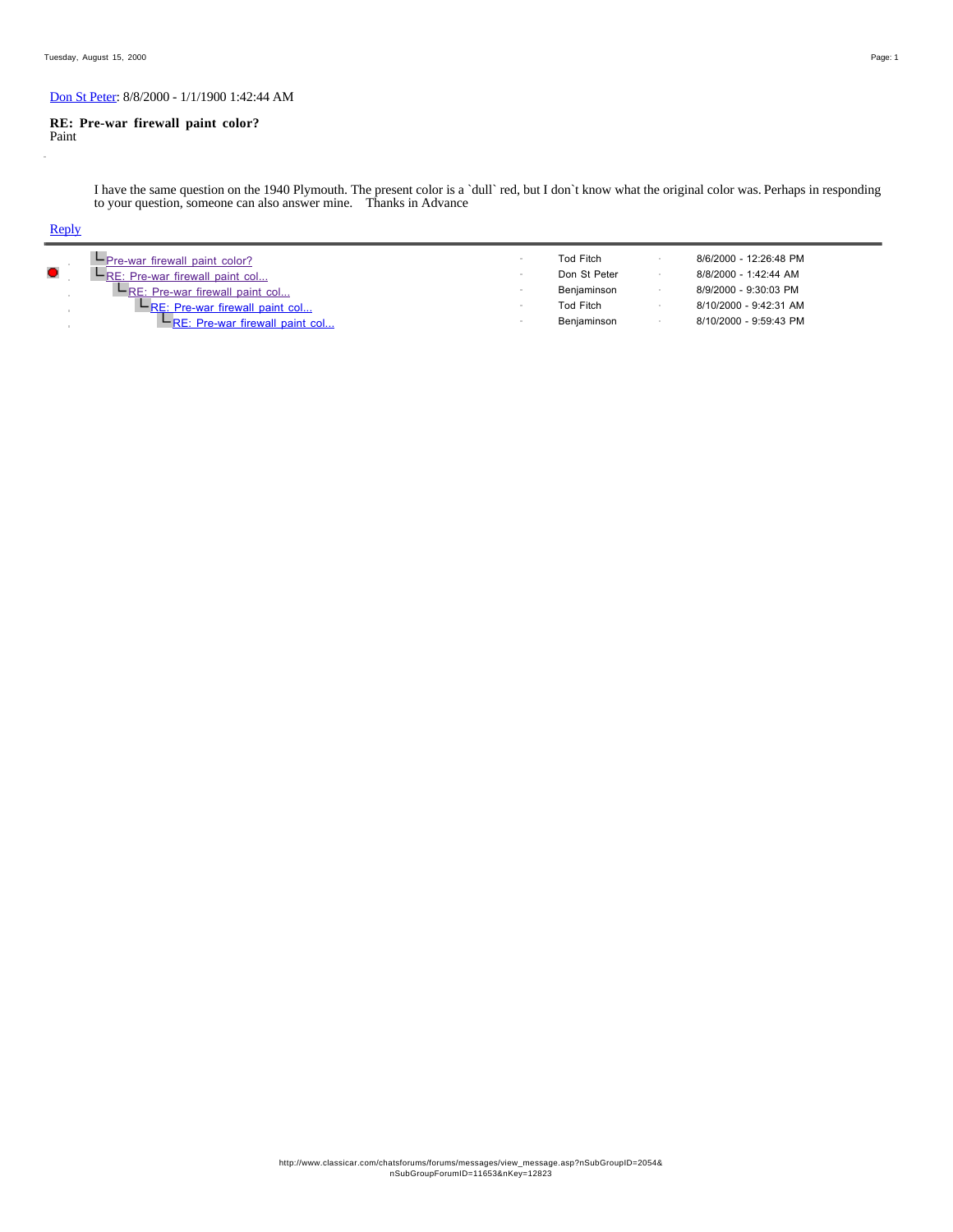## Benjaminson: 8/9/2000 - 1/1/1900 9:30:03 PM

#### **RE: Pre-war firewall paint color?** Paint

Guys - in the early days, all Plymouth firewalls were black, regardless of body color. This includes the 1933 and 1934 models. The 1940 Plymouth a body color firewall. Not sure when they made the changeover but THINK the `35 firewall was body color---Paul Curtis, if you`re out there, can you answer that question?

| $-$ Pre-war firewall paint color?           | Tod Fitch        | 8/6/2000 - 12:26:48 PM |
|---------------------------------------------|------------------|------------------------|
| $F_{RE: Pre-war firewall paint col}$        | Don St Peter     | 8/8/2000 - 1:42:44 AM  |
| <b>L</b> RE: Pre-war firewall paint col     | Benjaminson      | 8/9/2000 - 9:30:03 PM  |
| $E_{\text{RE: Pre-war firewall paint col}}$ | <b>Tod Fitch</b> | 8/10/2000 - 9:42:31 AM |
| $-$ RE: Pre-war firewall paint col          | Benjaminson      | 8/10/2000 - 9:59:43 PM |
|                                             |                  |                        |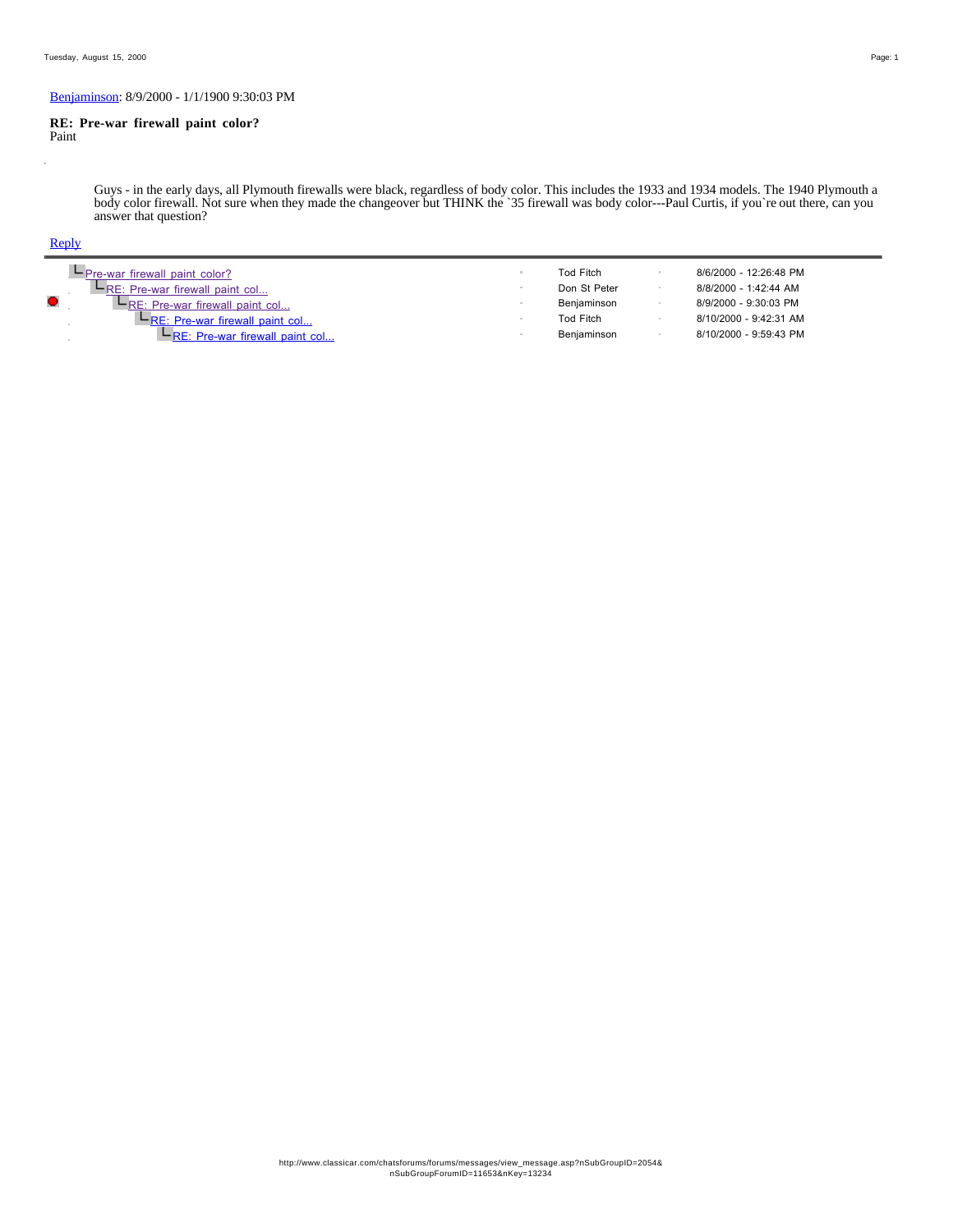#### Tod Fitch: 8/10/2000 - 1/1/1900 9:42:31 AM www.ply33.com

#### **RE: Pre-war firewall paint color?** Paint

And where does the paint change from black to body color? Perhaps under the canvas strip that the hood rests on?

| $-$ Pre-war firewall paint color?       | <b>Tod Fitch</b> | 8/6/2000 - 12:26:48 PM |
|-----------------------------------------|------------------|------------------------|
| $E_{RE: Pre-war firewall paint col}$    | Don St Peter     | 8/8/2000 - 1:42:44 AM  |
| <b>L</b> RE: Pre-war firewall paint col | Benjaminson      | 8/9/2000 - 9:30:03 PM  |
| <b>L</b> RE: Pre-war firewall paint col | Tod Fitch        | 8/10/2000 - 9:42:31 AM |
| $-$ RE: Pre-war firewall paint col      | Benjaminson      | 8/10/2000 - 9:59:43 PM |